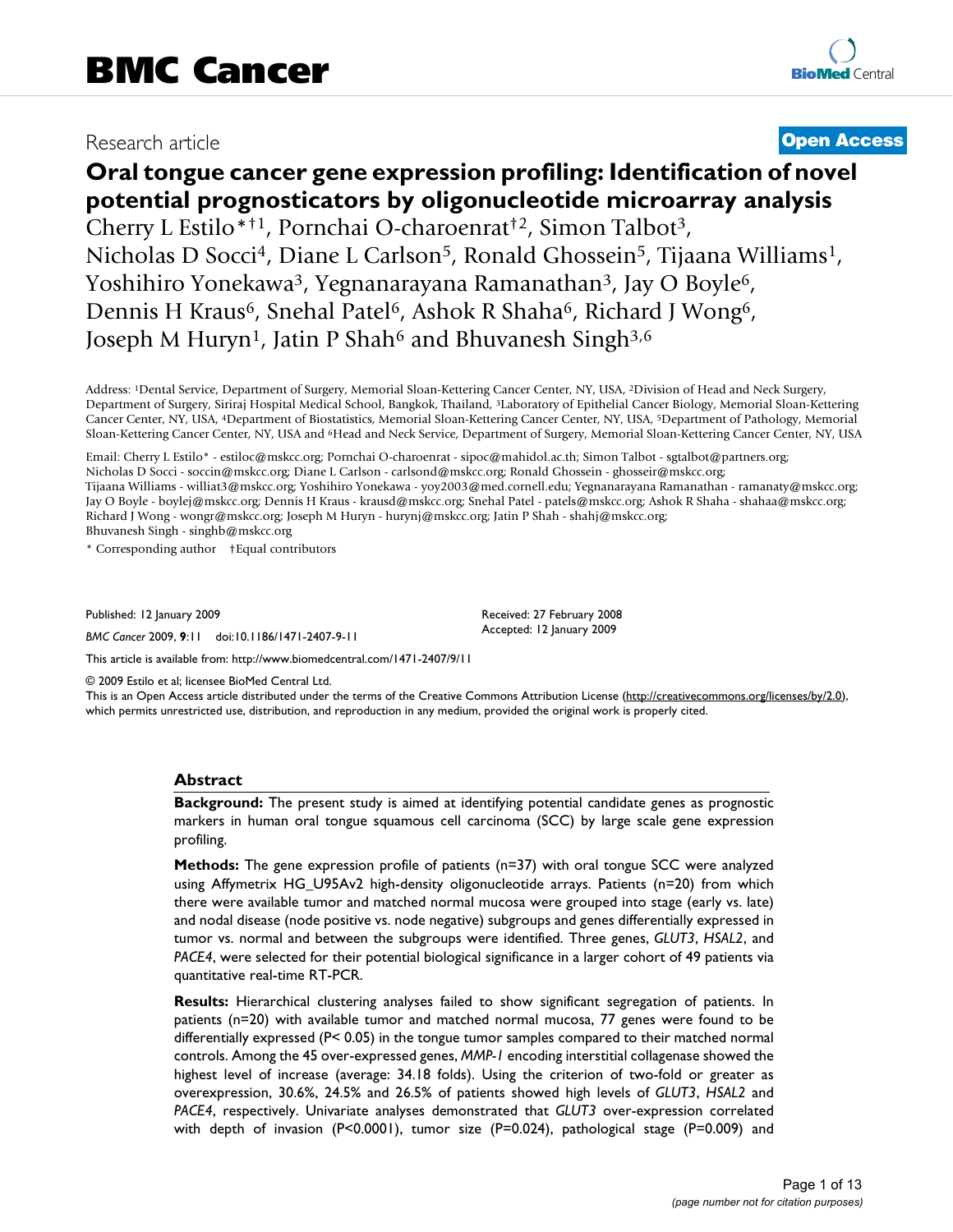recurrence (P=0.038). *HSAL2* was positively associated with depth of invasion (P=0.015) and advanced T stage (P=0.047). In survival studies, only *GLUT3* showed a prognostic value with disease-free (P=0.049), relapse-free (P=0.002) and overall survival (P=0.003). *PACE4* mRNA expression failed to show correlation with any of the relevant parameters.

**Conclusion:** The characterization of genes identified to be significant predictors of prognosis by oligonucleotide microarray and further validation by real-time RT-PCR offers a powerful strategy for identification of novel targets for prognostication and treatment of oral tongue carcinoma.

#### **Background**

Cancer arising from the oral cavity accounts for approximately 1.6% of all cancers diagnosed in the United States with an incidence of 22,000 new cases per year [1]. Despite the advances in multimodality treatment, the overall prognosis for patients with oral squamous cell carcinoma (SCC) has remained unchanged in the past three decades. Furthermore, variability in the clinical course of patients with oral SCC remains unexplained and conventional clinicopathological parameters fail to answer all questions. Identification of novel prognostic factors may allow a rational selection of the most appropriate therapeutic options for individual patients. The cellular and molecular heterogeneity of oral SCC and the large number of genes potentially involved in oral carcinogenesis and progression emphasize the importance of studying multiple gene alterations on a global scale. Gene expression profiling by high-throughput technologies have proven to be valuable tools for prognostication of outcome and progression in human malignancies including head and neck cancer [2-10]. These technologies permit us to classify individual cancers and enhance our understanding of molecular cancer pathogenesis.

There are several distinct subsites within the oral cavity cancer including buccal mucosa, oral tongue, floor of mouth, gingiva, retromolar trigone and hard palate. Since they differ in their biological and clinical behaviors, the present study focused on one subsite – the oral tongue. This study utilized high-density oligonucleotide array to generate a molecular portrait of oral tongue SCC and to explore the correlations between gene expression patterns and clinically relevant parameters. We performed hierarchical clustering analysis, analyzed gene expression profiles by comparing primary tumor and their matched normal mucosa and compared different patient groups based on lymph node status and tumor stage to identify clinically significant genes. Data from the microarray analysis were then validated by real-time RT-PCR. The present study is the first to demonstrate the ability of gene expression profiling to predict clinical outcome in one cancer subsite within the oral cavity.

## **Methods**

#### *Tumor Selection*

Following guidelines established by the Institutional Review Board at Memorial Sloan-Kettering Cancer Center (MSKCC), fresh tissue samples were sequentially collected after obtaining written informed consent from 49 patients undergoing therapeutic surgical resection for SCC of the oral tongue at the Head and Neck Service, MSKCC from January 28, 1998 to January 2, 2002. Post-operative adjuvant treatment was given to selected patients following the institutional protocol. In each case, the portion of tumor was resected near the advancing edge of the tumor to avoid its necrotic center. After excision, the tissues were immediately snap-frozen and stored in liquid nitrogen until use. Histologically normal mucosae of the upper aerodigestive tract, resected 5 cm away from the tumor area, were obtained in all cases and used as controls. Tumors were staged according to the AJCC/UICC TNM classification 5th edition [11]. "Node-positive cases" in this study refers to the presence of positive cervical nodes based on a histological diagnosis after a neck dissection, while the patients who experienced no metastasis for at least 12 months post-operatively were scored as "nodenegative cases." The clinical and pathological characteristics of all patients analyzed in the study are summarized in Table 1.

#### *Oligonucleotide microarray analysis*

Tumor and normal tissues from 37 of the 49 patients were used for the oligonucleotide microarray analysis. Twenty (TN paired) of the 37 patients had primary tumor samples and matched normal mucosa available for analysis. Total RNA from snap-frozen tissue samples from the 37 patients was extracted with TRIsol™ reagent (Gibco BRL) following the manufacturer's protocol and re-purified by the RNAeasy Mini-spin column (Qiagen). Five to 10 μg of total RNA was reverse transcribed in the presence of an oligo dT-T7 primer. The cDNA was used for *in vitro* transcription amplification reaction in the presence of biotinylated nucleotides. Fifteen μg of labeled cRNA was fragmented and then hybridized against the Affymetrix HG\_U95Av2 oligonucleotide arrays (Affymetrix, Santa Clara, CA). The arrays were scanned using a Hewlett Packard confocal laser scanner and analyzed using MicroArray Suite 5.0 (Affymetrix).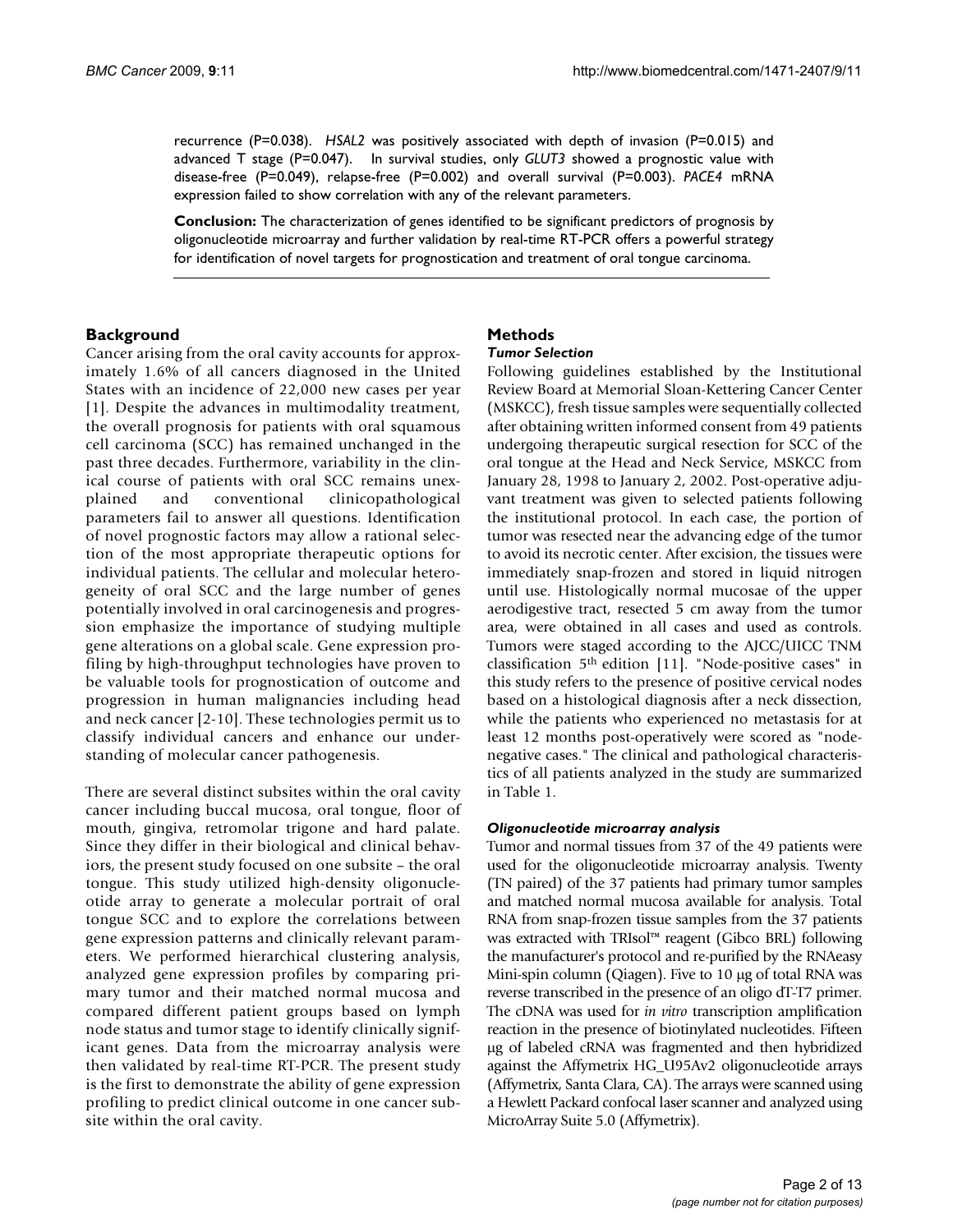# **Parameter Study (Array)** Validation **All samples TN paired RT-PCR NUMBER %** Total 37 20 49 Age (yrs) Median (Range) 57 (36–97) 62 (35–97) 59 (35–97) Gender Male 22 (59.5) 12 (60) 26 (53) 26 (53) Female 15 (40.5) 8 (40) 23 (47) 8 (40) 23 (47) Therapy prior to surgery None 22 (59.5) 12 (60.0) 34 (69.4) Yes 15 (40.5) 8 (40.0) 15 (30.6) Smoking history Yes 19 (51.4) 11 (55.0) 30 (61.2) No 18 (48.6) 9 (45.0) 19 (38.8) Alcohol history Yes 14 (37.9) 8 (40.0) 20 (40.8) No 23 (62.1) 12 (60.0) 26 (59.2) Unknown 0 0 3 Histological grading Well-differentiated 6 (16.2) 3 (15) 9 (18) Mod-differentiated 24 (64.9) 13 (65) 32 (65) Poorly-differentiated 8 (16) 8 (16) Unknown 0 0 0 Lymph node involvement (Pathologic) Negative 26 (70.2) 13 (65) 25 (51) 25 (51) Positive 11 (29.8) 7 (35) 24 (49) 24 (49) Unknown 0 0 0

#### **Table 1: Clinicopathological characteristics of the patients in the study and validation groups**

TNM Stage (Pathologic)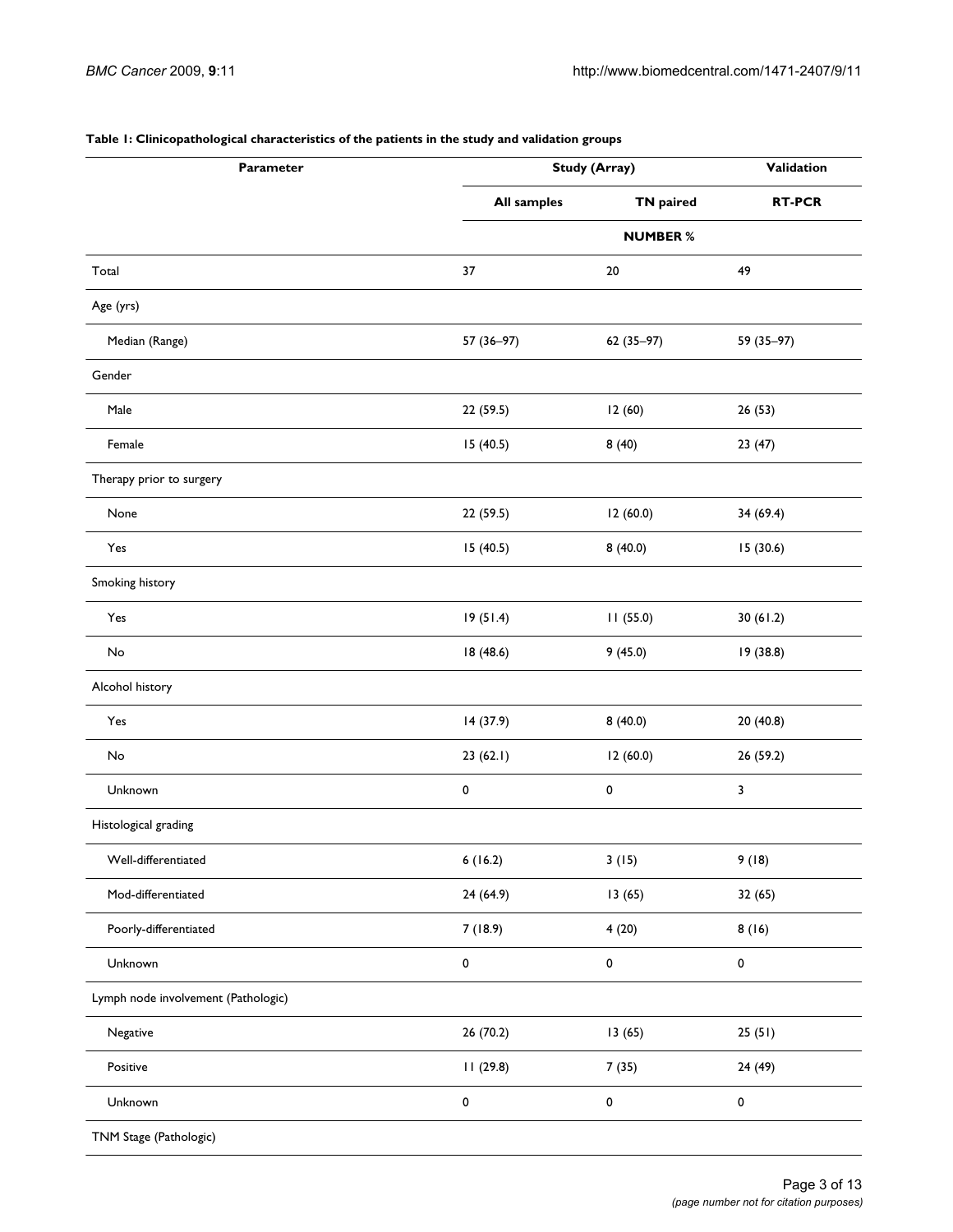|         | . . | . . |          | $\sim$ $\sim$ $\sim$<br>$\sim$ |         |
|---------|-----|-----|----------|--------------------------------|---------|
|         |     |     | 8(21.6)  | 4(20)                          | 11(22)  |
| Ш       |     |     | 12(32.4) | 6(30)                          | 12(25)  |
| Ш       |     |     | 3(8.1)   | 3(15)                          | 7(14)   |
| IV      |     |     | 14(37.9) | 7(35)                          | 19 (39) |
| Unknown |     |     | 0        | 0                              |         |
|         |     |     |          |                                |         |

**Table 1: Clinicopathological characteristics of the patients in the study and validation groups** *(Continued)*

The microarray data have been deposited in NCBIs Gene Expression Omnibus (GEO) [http://www.ncbi.nlm](http://www.ncbi.nlm.nih.gov/geo/) [.nih.gov/geo/](http://www.ncbi.nlm.nih.gov/geo/) and can be accessed through GEO Series accession number GSE13601.

#### *RNA preparation and real-time RT-PCR*

RT-PCR of *GLUT3, HSAL2*, and *PACE4* was performed on the larger cohort of 49 patients. Two μg of total RNA was reverse transcribed with MultiScribe™ Reverse Transcriptase (Applied Biosystems, Inc.). Gene specific primers were designed using the Primer3 Program. Sequences of PCR primer sets (in 5'-3' direction) were as follows: *GLUT3* forward: TAGAAAGCCTGTTCCCCTCA, *GLUT3* backward: GTGGCGGGATTACTTCAAAA; *HSAL2* forward: CCCTCCTATTTCAGCCTCCT, *HSAL2* backward: TCTTCAGTACCGGCACCTTC; *PACE4* forward: CCTGT-GTGACCCTCTGTCCT, *PACE4* backward: GGTTCATC-CACGCACTTTTT. The sequence of PCR primer sets for *18S rRNA* were previously described [12]. Quantification of transcripts was performed by the ICycler Detection System (Bio-Rad Laboratories) using SYBR green detection. The relative quantification of a target gene in comparison to a reference (*18S rRNA*) was performed as described [13]. Unless otherwise stated, each assay included duplicate reactions for each sample and was repeated twice.

#### *Statistical analysis*

All correlation and outcome analysis was performed using the JMP statistical software package version 4.0.0 (SAS Institute, Inc.). Disease-free survival is defined as the time from surgery to the day of the first recurrence or death. Relapse-free survival was defined as time from surgery to the day of the first recurrence. Overall survival was defined as time from surgery to the day of death or last follow-up.

#### **Results and discussion**

#### *Gene expression patterns in oral tongue SCC*

We analyzed gene expression profiles in 20 patients with oral tongue SCC by comparison between primary tumor samples and their matched morphologically normal mucosa. Among 12,625 probe sets in the Affymetrix array, 77 probe sets had statistically significant difference (P < 0.05) between all tumors and their matched normal tissues. There were 60 probe sets representing 45 genes and 11 ESTs that were increased and 17 probe sets representing 9 genes and 8 ESTs that were decreased in tumors compared to normal controls. Table 2 lists the genes that were up-regulated or down-regulated along with the fold changes in gene expression in tumor compared to their normal counterparts. These include genes known to be relevant in oncogenesis such as cell proliferation, apoptosis, development, angiogenesis, invasion and metastasis as well as genes that have not been implicated in oral tongue carcinogenesis. Among the 45 over-expressed genes, *MMP-1* encoding interstitial collagenase showed the highest level of increase (average: 34.18 fold). *MMP-7* and *MMP-12* were also found to be overexpressed. Matrix metalloproteinases (MMPs), a family of 23 human zinc-dependent extracellular endopeptidases involved in the degradation of extracellular matrix and basement membrane during tumor cell invasion, have been implicated in a number of different human tumors including head and neck SCC [14,15]. Not surprisingly, enhanced *MMP-1* expression has been found to be associated with malignant progression as well as poor outcome in head and neck SCC [15-17]. Likewise, *MMP-7* and *MMP-12* have both been implicated in tumor aggressiveness in oral SCC [18]. Genes that have been shown to be involved in epithelial development and differentiation such as the cytokeratins KRT16 and KRT17 were found to be overexpessed. In their study investigating RNA from head and neck SCC and normal tissues, Villaret et al. (2000) found *KRT6* and *KRT16* to be the genes most commonly expressed [19]. Similarly, *KRT16* has also been found to be highly expressed in squamous cell carcinoma of the skin [20]. In addition, those that play a role in angiogenesis, such as hypoxia-inducible factor (*HIF-1* ) and platelet-derived endothelial cell growth factor (*ECGF1*) were also overexpressed. Several transcripts were found to be significantly underexpressed or absent in tumor compared with matched normal tissues including those that encode for cell surface (CO-029), nuclear (ZAKI-4) and extracellular proteins (hSBP).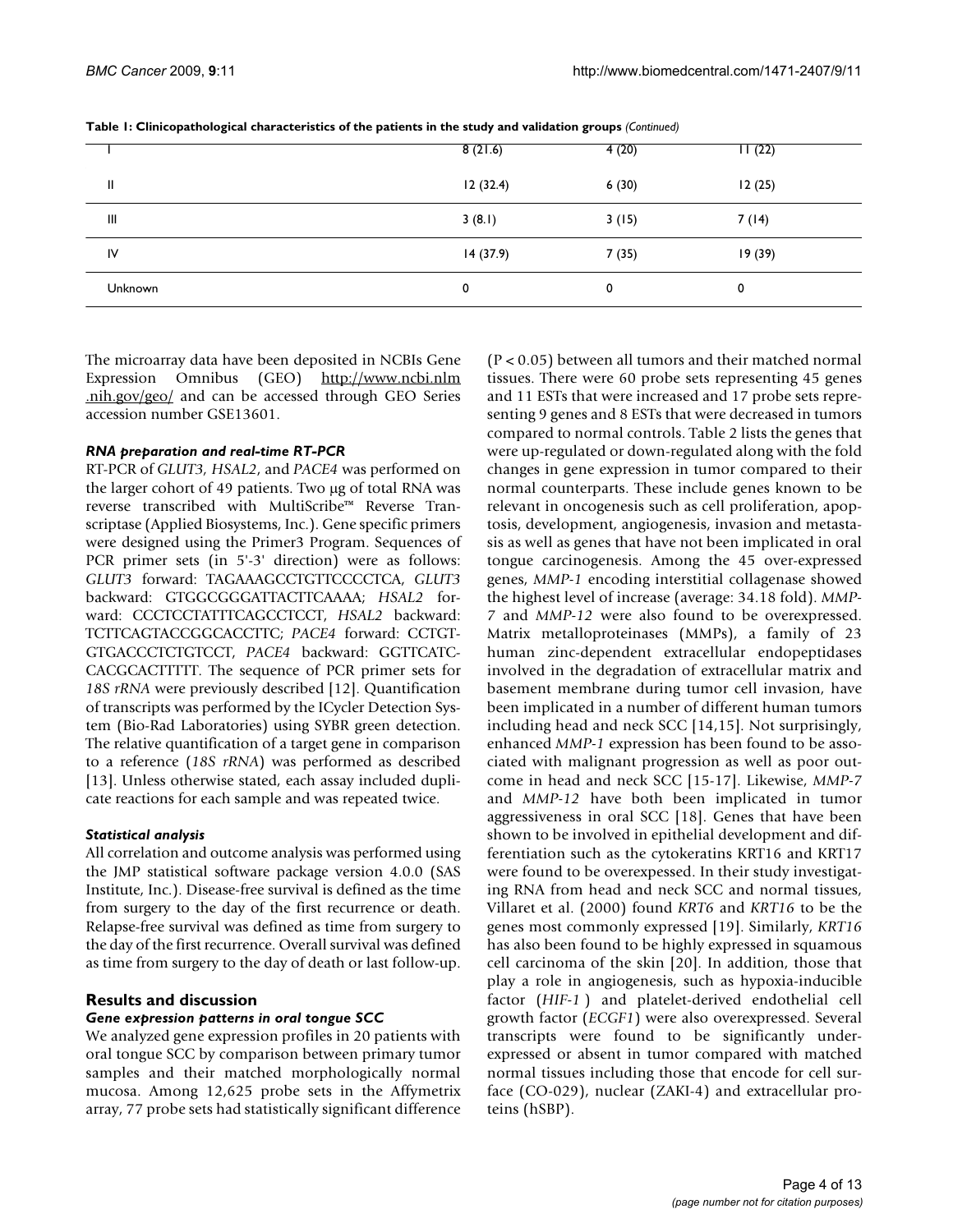| Table 2: Genes differentially expressed between oral tongue tumor and case-matched histologically normal mucosae (TN paired, n = |  |
|----------------------------------------------------------------------------------------------------------------------------------|--|
| 20)                                                                                                                              |  |

| <b>Accession</b>                                                 | Sequence identity (GenBank/EMBL)                             | Average log fold change |  |  |  |
|------------------------------------------------------------------|--------------------------------------------------------------|-------------------------|--|--|--|
| Nuclear proteins (transcription factors, DNA processing enzymes) |                                                              |                         |  |  |  |
| A1001381                                                         | Mutated allele of a myosin class I, myh-Ic                   | 5.24                    |  |  |  |
| D28364                                                           | Annexin II                                                   | 4.6 I                   |  |  |  |
| M92383                                                           | Thymosin beta-10                                             | 3.75                    |  |  |  |
| U22431                                                           | Hypoxia-inducible factor I alpha (HIF-I alpha)               | 3.47                    |  |  |  |
| M86400                                                           | Phospholipase A2                                             | 3.27                    |  |  |  |
| L19779                                                           | Histone H2A.2                                                | 2.99                    |  |  |  |
| U10860                                                           | Guanosine 5-monophosphate synthase                           | 2.71                    |  |  |  |
| U12472, U21689                                                   | Glutathione S-transferase (GST phi)                          | 2.70                    |  |  |  |
| 104173                                                           | Phosphoglycerate mutase (PGAM-B)                             | 2.69                    |  |  |  |
| AL009179                                                         | Histone H2B                                                  | 2.58                    |  |  |  |
| D13748                                                           | Eukaryotic initiation factor 4AI                             | 2.57                    |  |  |  |
| S79639                                                           | Exostosin I (EXTI)                                           | 2.39                    |  |  |  |
| AL049650                                                         | snRNP (small nuclear ribonucleoprotein particle) protein B)  | 2.35                    |  |  |  |
|                                                                  | Ras-Like Protein Tc4                                         | 2.27                    |  |  |  |
| D <sub>26599</sub>                                               | Proteasome subunit HsC7-I                                    | 2.04                    |  |  |  |
| X82554                                                           | SPHAR gene for cyclin-related protein                        | $-1.89$                 |  |  |  |
| U40490                                                           | Human nicotinamide nucleotide transhydrogenase               | $-3.53$                 |  |  |  |
| D83407                                                           | ZAKI-4 in human skin fibroblast                              | $-5.31$                 |  |  |  |
| Cytokines, growth factors and receptors                          |                                                              |                         |  |  |  |
| NM001953, M63193                                                 | Platelet-derived endothelial cell growth factor (ECGFI)      | 15.89                   |  |  |  |
| M77349                                                           | Transforming growth factor-beta induced gene product (BIGH3) | 6.17                    |  |  |  |
| U73377                                                           | p66shc (SHC)                                                 | 2.37                    |  |  |  |
| M35252                                                           | Tumor associated antigen CO-029                              | $-9.42$                 |  |  |  |
| <b>Signaling molecules</b>                                       |                                                              |                         |  |  |  |
| AF054183                                                         | GTP binding protein                                          | 2.00                    |  |  |  |
| U78525                                                           | Eukaryotic translation initiation factor (eIF3)              | 1.89                    |  |  |  |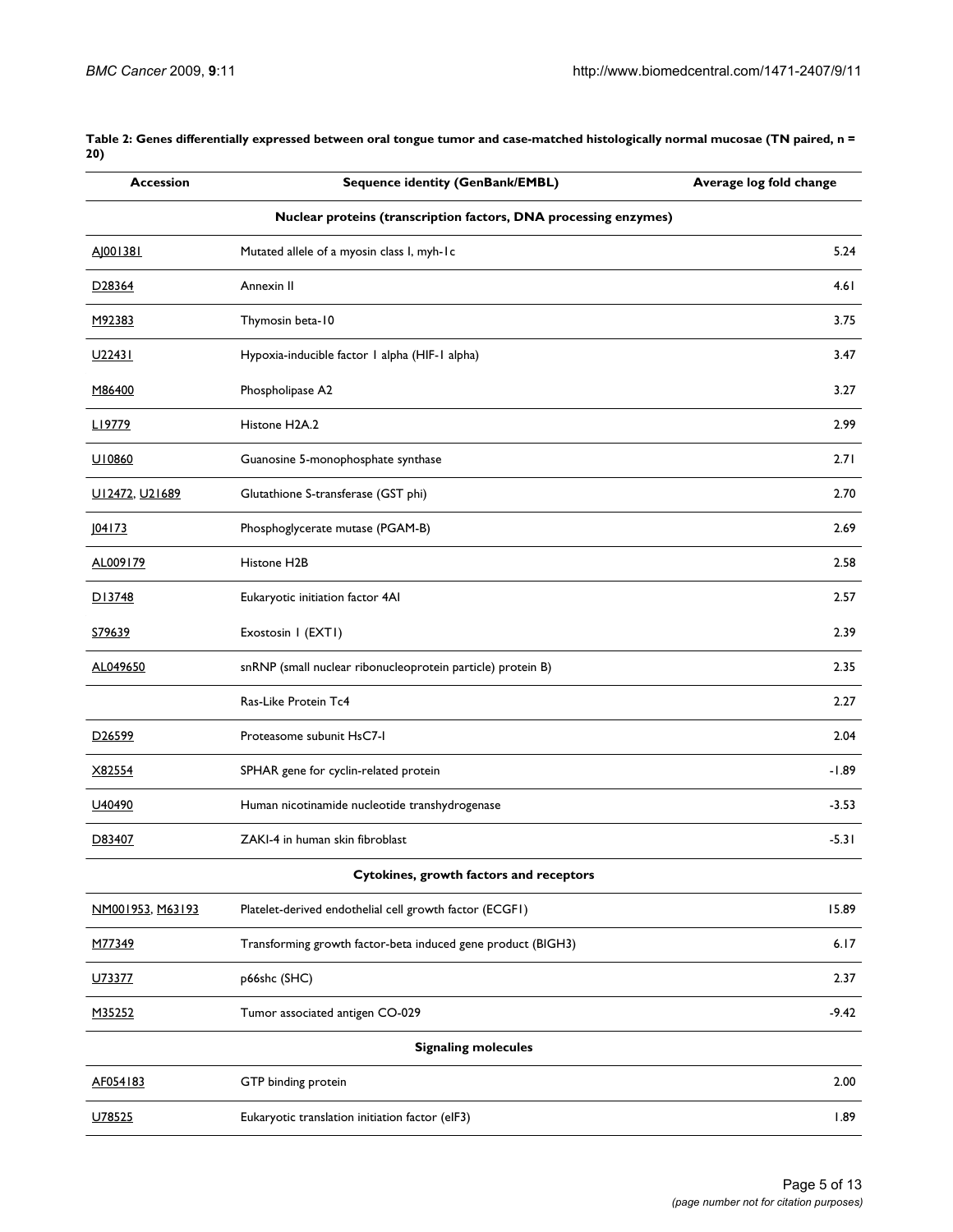| Metabolic enzymes, transporters, ion channels |                                                    |                         |  |  |  |
|-----------------------------------------------|----------------------------------------------------|-------------------------|--|--|--|
| AF042498                                      | Rod photoreceptor CNG-channel beta subunit (RCNC2) | 6.73                    |  |  |  |
| M94856                                        | Fatty acid binding protein homologue (PA-FABP)     | 5.24                    |  |  |  |
| M91670                                        | Ubiquitin carrier protein (E2-EPF)                 | 3.52                    |  |  |  |
| 103626                                        | UMP synthase                                       | 2.54                    |  |  |  |
| D50840                                        | Ceramide glucosyltransferase                       | 2.54                    |  |  |  |
| U89606                                        | Pyridoxal kinase                                   | 2.41                    |  |  |  |
| <b>Accession</b>                              | Sequence identity (GenBank/EMBL)                   | Average log fold change |  |  |  |
| X52851                                        | Cyclophilin                                        | 2.22                    |  |  |  |
| X97074                                        | Clathrin-associated protein                        | 2.07                    |  |  |  |
| S81003                                        | L-UBC = ubiquitin conjugating enzyme               | 2.04                    |  |  |  |
| U09510                                        | Glycyl-tRNA synthetase                             | 1.96                    |  |  |  |
| D25547                                        | PIMT isozyme I                                     | 1.87                    |  |  |  |
| AF052941                                      | DAP-kinase related protein I                       | $-2.12$                 |  |  |  |
| D16294                                        | Mitochondrial 3-oxoacyl-CoA thiolase               | $-3.59$                 |  |  |  |
|                                               | <b>Extracellular proteins</b>                      |                         |  |  |  |
| M13509                                        | Skin collagenase (MMPI)                            | 34.18                   |  |  |  |
| X07820                                        | Stromelysin-2 (MMP7)                               | 15.89                   |  |  |  |
| L10343                                        | Elafin                                             | 9.95                    |  |  |  |
| L23808                                        | Macrophage metalloelastase (MME, MMP12)            | 7.67                    |  |  |  |
| U29091                                        | Human selenium-binding protein (hSBP)              | $-5.41$                 |  |  |  |
| Others                                        |                                                    |                         |  |  |  |
| AB018342                                      | <b>KIAA0799</b>                                    | 4.44                    |  |  |  |
| D21261                                        | KIAA0120                                           | 2.59                    |  |  |  |
| AB014515                                      | KIAA0615                                           | 2.42                    |  |  |  |
| AB007889                                      | <b>KIAA0429</b>                                    | 2.09                    |  |  |  |
| AA586894                                      | <b>EST</b>                                         | 14.57                   |  |  |  |
| AA010777                                      | <b>EST</b>                                         | 14.12                   |  |  |  |
| L05424                                        | <b>EST</b>                                         | 5.76                    |  |  |  |

**Table 2: Genes differentially expressed between oral tongue tumor and case-matched histologically normal mucosae (TN paired, n = 20)** *(Continued)*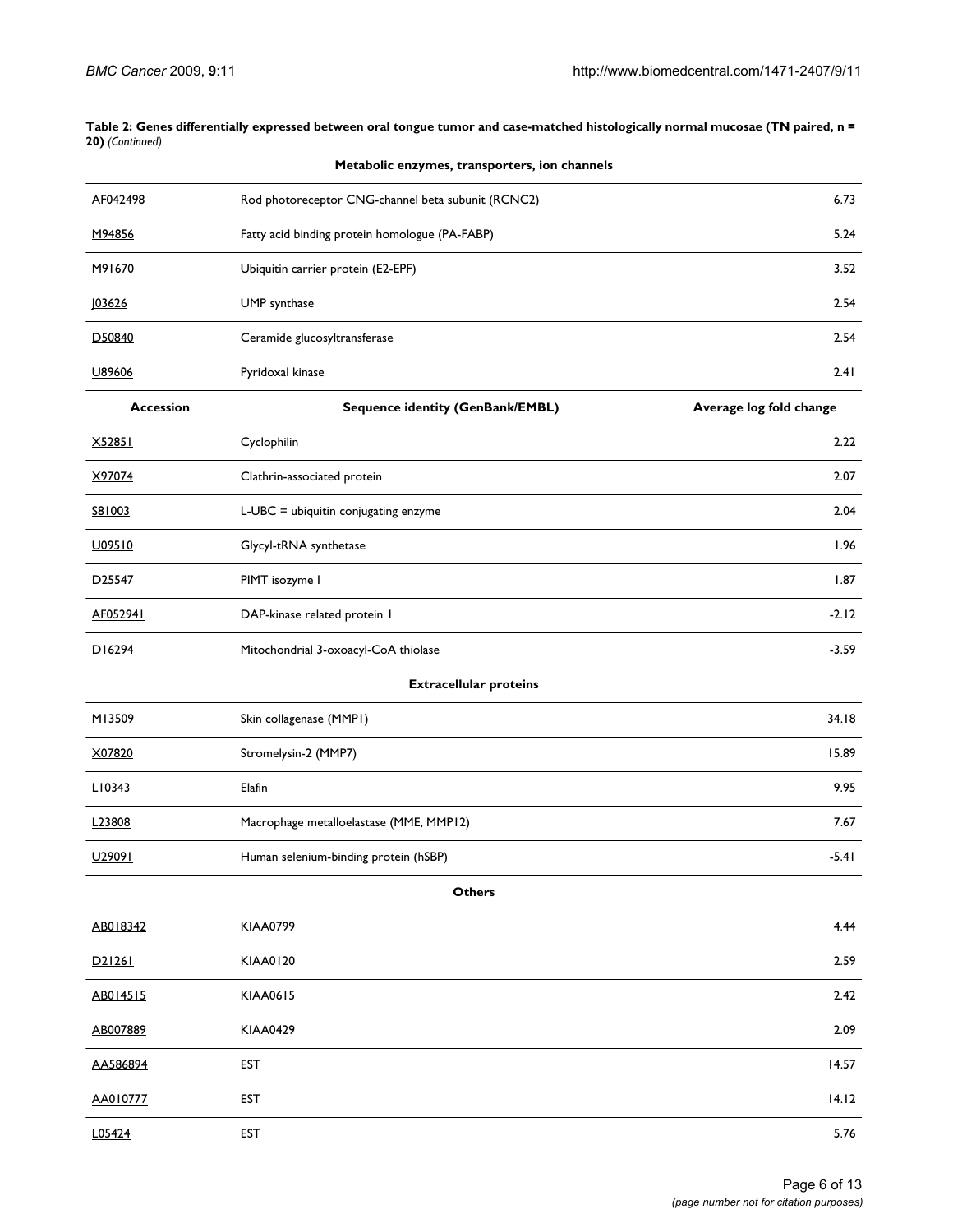| AI885852 | <b>EST</b>      | 4.03    |
|----------|-----------------|---------|
| Z98946   | <b>EST</b>      | 3.42    |
| AC002073 | <b>EST</b>      | 3.17    |
| AF053356 | <b>EST</b>      | 1.73    |
| AB028994 | <b>KIAA1071</b> | $-6.08$ |
| D42047   | <b>KIAA0089</b> | $-4.68$ |
| AB007972 | <b>KIAA0503</b> | $-3.96$ |
| AF007153 | <b>EST</b>      | $-5.35$ |
| AI674208 | <b>EST</b>      | $-3.57$ |
| AL080059 | <b>EST</b>      | $-3.12$ |
| AL049381 | <b>EST</b>      | $-2.93$ |
| AW021542 | <b>EST</b>      | $-2.60$ |

**Table 2: Genes differentially expressed between oral tongue tumor and case-matched histologically normal mucosae (TN paired, n = 20)** *(Continued)*

#### *Hierarchical clustering analysis*

Four separate clustering analyses were performed: (1) All tumor and normal samples (TN,  $n = 37$ ), (2) the tumor and their matched normal samples (TN paired,  $n = 20$ );



#### Figure 1

**Hierarchical clustering of the gene expression data for the TN cluster set,**  $N = 37$ . A; and the TN paired cluster set,  $N = 20$ . B. Approximately 12, 625 genes were clustered using the method described in the text. The genes shown represent the top 80 genes that were up-regulated (red) and down-regulated (green) in the sample sets. The normal tissue (N) and tumor tissue (T) are followed by their corresponding case numbers.

(3) the tumor samples by themselves  $(T, n = 31)$ ; and  $(4)$ the normal samples by themselves  $(N, n = 26)$ . The data were clustered using the standard hierarchical method with ward linkage and using the Pearson correlation to determine the distance function. The distance between samples was dist =  $(1-p)/2$  where p is the correlation coefficient. Before clustering, the data was filtered to remove genes that were scored Absent (A) by the MAS5.0 software in 75% or more of the samples as they are likely to be measuring noise in the system. To assess the robustness of the clustering results, a resampling method was used to create 1000 replica datasets by adding Guassian noise to each point. These 1000 data sets were individually clustered and then a consensus tree was built from them. The number at each node in the tree indicates how often that subtree appears in the 1000 replica trees. The higher the number, the more robust is the subtree. The samples from the TN cluster set clearly segregated the tumor from the normal samples (Figure 1A). Similarly, TN paired set separated the tumor samples from their matched normal counterparts (Figure 1B). The two clusters exhibit nearly identical patterns of gene expression changes. As shown on Table 2, the genes that were overexpressed included those involved in tumor invasion, epithelial development and angiogenesis. In contrast, however, clustering analysis failed to show significant segregation of patients based on expression profiling in both the T and N cluster sets pos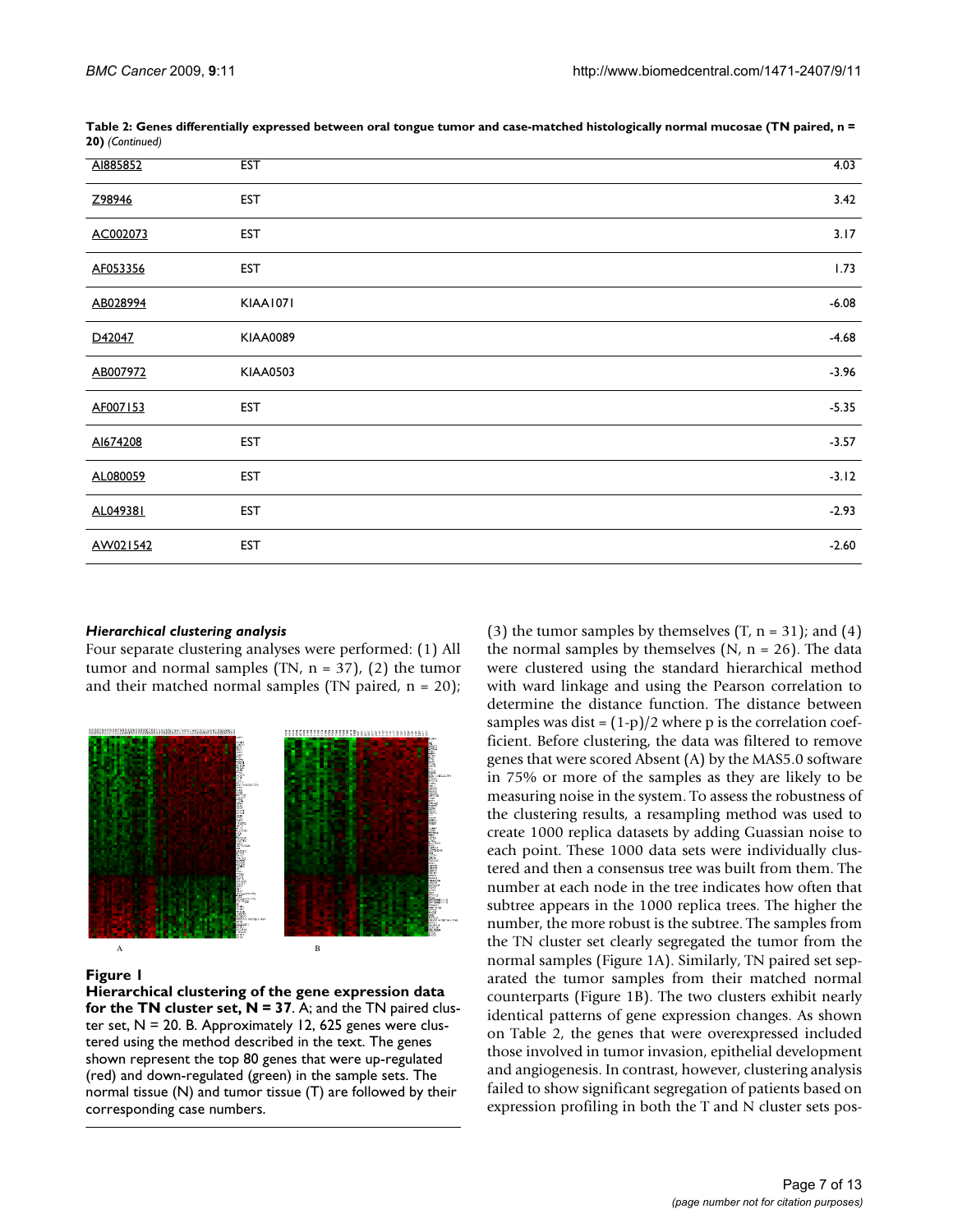sibly due to the heterogeneous nature of the samples as well as the relatively small number of samples in this study (Figure 2).

#### *Assessment of correlation with lymph node status, stage and outcome*

We grouped patients with pathologic stages I and II disease into an early-stage disease and grouped patients with pathologic stages III and IV disease into a late-stage disease category. Through statistical regression analysis, we identified genes whose expression differed in tumor versus normal mucosa and those whose expression was most different between the staging subgroups (Table 3A). The same analysis was performed to compare patients without cervical nodal metastasis (N0) to those with nodal disease (N1–N3) (Table 3B). We analyzed data from patients ( $n =$ 20) for which tumor and matched normal mucosae were available and not the larger subgroup of patients  $(n = 37)$ in order to obtain a more meaningful comparison of gene expression changes between tumor and normal mucosa. We selected three genes, *GLUT3, HSAL2* and *PACE4* for further analysis and validation in a larger cohort of 49 patients. We selected genes with known important roles in cellular functions and carcinogenesis and for which antibodies were available. We employed a two-step quantitative RT-PCR to validate expression changes identified by gene array analysis for the three selected genes in all 49 cases. We defined the cut-off value for over-expression as two-fold or greater relative to matched normal controls. Using these criteria, 30.6%, 24.5% and 26.5% of patients expressed high levels of *GLUT3, HSAL2* and *PACE4*, respectively. We assessed the prognostic significance of expression of the selected genes and various clinicopathological parameters. Univariate analyses demonstrated that *GLUT3* over-expression correlated with depth of invasion  $(P < 0.0001)$ , tumor size  $(P = 0.024)$ , pathological stage  $(P \mid P \mid \mathcal{P})$ = 0.009) and recurrence (P = 0.038). *HSAL2* was positively associated with depth of invasion ( $P = 0.015$ ) and advanced T stage (P = 0.047). *PACE4* expression failed to show correlation with clinicopathological parameters. Table 4 depicts the univariate analysis of *GLUT3, HSAL2* and *PACE4* expression and various clinicopathologic parameters. In survival studies, only *GLUT3* showed a prognostic value with disease-free survival  $(P = 0.049)$ , relapse-free survival ( $P = 0.002$ ) and overall survival ( $P =$ 0.003) (Figure 3). Multivariate analysis with Cox's proportional hazards revealed that all parameters remained independent prognosticators in this group of patients.



#### **Figure 2**

**Hierarchical clustering of tumor (T), N = 31.** A; and normal  $(N)$ , N = 26. B cluster sets based on the complete panel of 12,000 genes. Horizontal distance represents the correlation of the samples to one another. The numbers at each node represent frequency of the shown pattern using 1,000 iteration bootstrap resampling.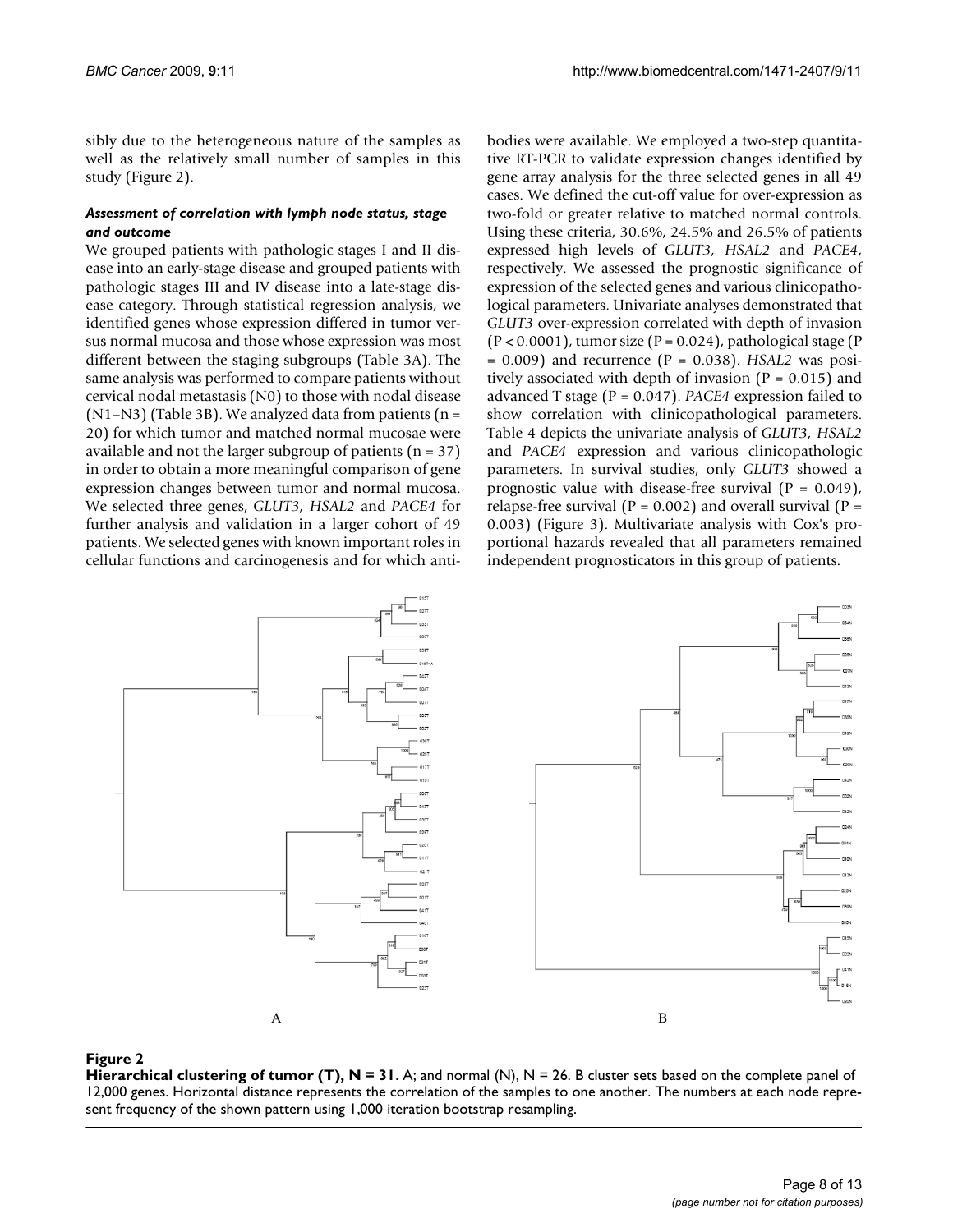

**Figure 3 Kaplan-Meier plot showing over-all survival**. A; relapse-free survival. B; and disease-free survival. C in patients demonstrating GLUT3 over-expression.

Malignant cells show an increased glucose uptake in vitro and in vivo [21,22]. This process is thought to be mediated by glucose transporters (GLUTs), the expression and activity of which is regulated by oncogenes, growth factors and cytokines [23,24]. Studies of GLUT genes in human cancers have shown over-expression of GLUT1 and GLUT3 in cancers of various sites including the head and neck [25-28]. Recent studies in laryngeal carcinoma demonstrated an association between GLUT3 protein levels and poorer outcome [29]. HSAL2 is a member of a gene family that encodes a group of putative transcription factors. Evidence from various studies suggests that the HSAL gene family is necessary for normal embryonic development and genetic alterations can lead to human congenital defects and cancer [30,31]. HSAL2 is thought to have a role as a tumor suppressor gene in ovarian cancer [32]. The present study suggests the potential role of GLUT3 and HSAL2 in oral tongue SCC. Proprotein convertases (PC) are a family of serine endoproteases that play important roles in regulating cell function by converting proproteins to biologically active molecules such as neuropeptides and polypeptide hormones, protein tyrosine phosphatases, growth factors and their receptors, and

enzymes including MMPs. Numerous members of the PC family have been associated with invasion and proliferation in various cancers including head and neck, breast and lung cancers [33-35]. PCs are thought to activate certain substrates that may play a significant role in carcinogenesis. Among these substrates are MMPs which are known to be involved in the degradation of extracellular matrix, a key process in the initiation of tumor microinvasion into the connective tissue. PACE4, a member of the PC family, activates membrane type MMPs (MT-MMPs). Bassi et al. demonstrated that PACE4 expression results in enhanced susceptibility to carcinogenesis in vivo [35]. In the present study, PACE4 failed to show clinical significance when validated by real-time RT-PCR likely due to the small sample size and heterogeneous nature of the specimens.

There is growing literature on the use of microarray technology to examine genomewide genetic expression changes associated with head and neck SCC development and to identify biomarkers as it relates to response to therapy and clinical outcome [5-10]. However, there is discordance among the studies. Furthermore, the biomarkers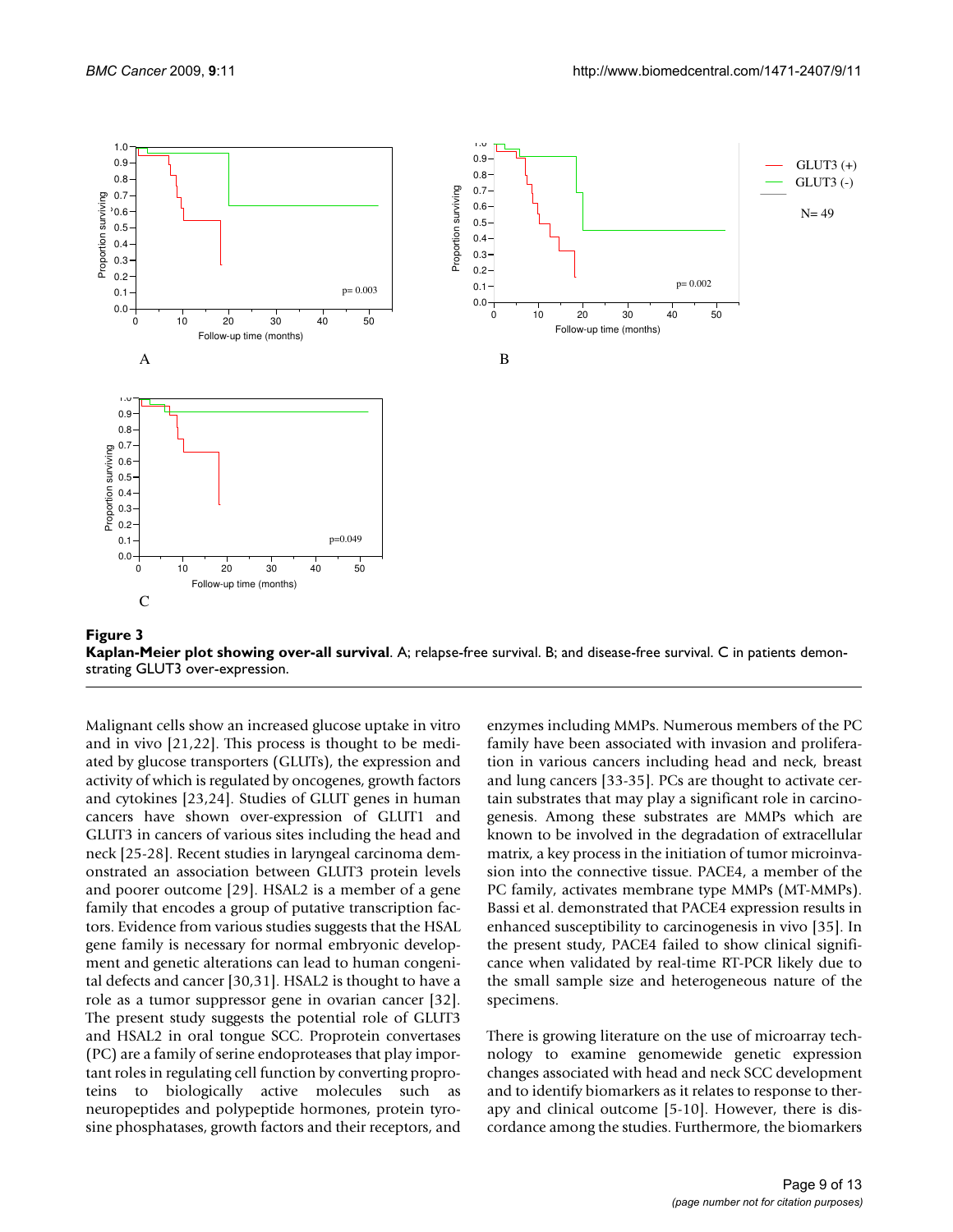| p-value | Number present        | t-score | <b>Accession: Definition/Description or EST name</b>                      |
|---------|-----------------------|---------|---------------------------------------------------------------------------|
| 0.001%  | 30                    | 5.324   | M20681: Human glucose transporter-like protein-III (Glu3)                 |
| 0.006%  | 10                    | 4.525   | X71125: H. sapiens mRNA for glutamine cyclotransferase                    |
| 0.011%  | 10                    | 3.943   | X51757: HAP70B Human heat-shock protein HSP70B gene                       |
| 0.014%  | 16                    | 4.519   | AB028957: H. sapiens mRNA for KIAA1034 protein                            |
| 0.025%  | 26                    | 4.261   | Protein Phosphatase inhibitor homolog                                     |
| 0.021%  | 30                    | 4.568   | Y12065: H. Sapiens mRNA for nucleolar protein hNop56                      |
| 0.031%  | 29                    | 4.272   | AB015633: Homo sapiens mRNA for type II membrane protein                  |
| 0.031%  | 8                     | 4.517   | D78579: Homo sapiens mRNA for neuron derived orphan receptor              |
| 0.031%  | 17                    | 3.764   | <u>W25985</u> : 17e6                                                      |
| 0.044%  | 31                    | 3.792   | AF007140: Homo sapiens clone 23711 unknown mRNA                           |
| 0.061%  | 31                    | 3.659   | X86163: H. sapiens mRNA for B2-bradykinin receptor                        |
| 0.064%  | 31                    | 3.706   | A1935420: wo84c08                                                         |
| 0.076%  | 8                     | 3.188   | AB020654: Homo sapiens mRNA for KIAA0847 protein                          |
| 0.076%  | 7                     | 3.246   | L23959: HUMDPIA Homo sapiens E2F-related transcription factor (DP-1) mRNA |
| 0.090%  | 31                    | 2.808   | AL09674: Homo sapiens mRNA: cDNA DKFZp58600223                            |
| 0.090%  | 21                    | 3.544   | Z11697: Homo sapiens mRNA for HB 15                                       |
| 0.090%  | 22                    | 3.813   | X98834: H. sapiens mRNA for zinc finger protein, Hsal2                    |
| 0.106%  | 16                    | 3.720   | M81750: H. sapiens myeloid cell nuclear differentiation antigen mRNA      |
| 0.106%  | 25                    | 3.943   | $S68134$ : CREM = cyclic AMP-responsive element modulator beta isoform    |
| 0.125%  | 31                    | 3.302   | X98296: H. sapiens mRNA for ubiquitin hydrolase                           |
| 0.147%  | 26                    | 3.051   | U49392: Human allograft inflammatory factor-1 (AIF-1) mRNA                |
| 0.193%  | $\overline{7}$        | 3.269   | AL109669: Homo sapiens mRNA full length insert cDNA clone EUROIMAGE       |
| 0.195%  | 5                     | 2.861   | M31166: HUMTSG14A Human tumor necrosis factor-inducible (TSG-14) mRNA     |
| A       |                       |         |                                                                           |
| p-value | <b>Number present</b> | t-score | Accession: Definition/Description or EST name                             |
| 0.016%  | 31                    | 4.286   | AA402538: Soares ovary tumor NbHOT Homo sapiens cDNA                      |
| 0.035%  | 22                    | 3.690   | X98834: H. sapiens mRNA for zinc finger protein, Hsal2                    |
| 0.035%  | 26                    | 3.501   | U49392: Human allograft inflammatory factory-1 (ALF-1) mRNA               |

#### **Table 3: Differentially expressed genes associated with cervical lymph node and pathologic stage status**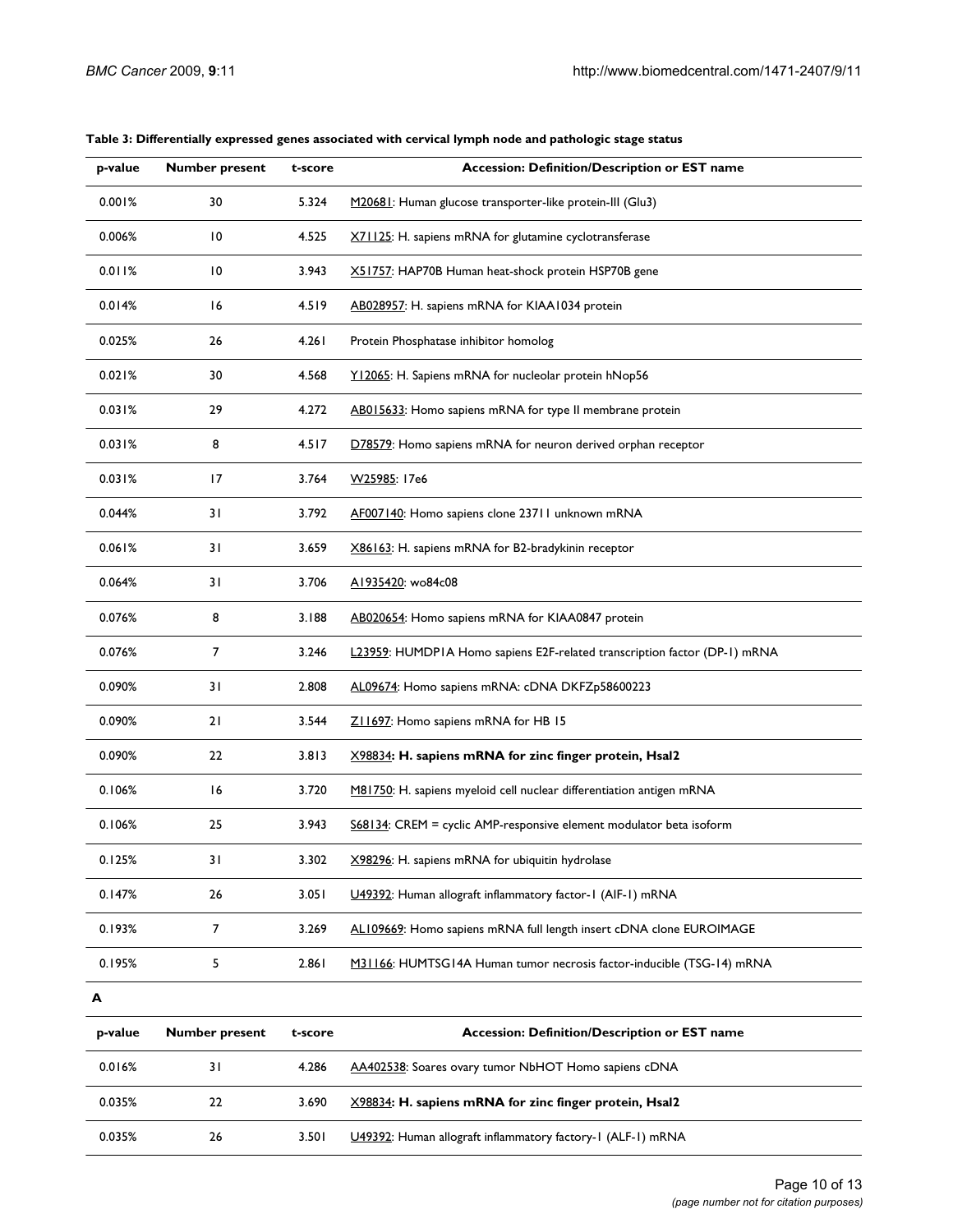| 0.043%  | 5                     | 3.782   | X62055: H. sapiens PTPIC mRNA for protein-tyrosine phosphate                  |  |
|---------|-----------------------|---------|-------------------------------------------------------------------------------|--|
| p-value | <b>Number present</b> | t-score | Accession: Definition/Description or EST name                                 |  |
| 0.062%  | $\mathbf{H}$          | 3.514   | AB023135: Homo sapiens mRNA for activation-inducible lymphocyte               |  |
|         |                       |         | immunomediatory molecule AILIM                                                |  |
| 0.062%  | 31                    | 3.698   | A1828166: wk32h09                                                             |  |
| 0.073%  | 31                    | 3.761   | U85773: Human phosphomannomutase (PMM2) mRNA                                  |  |
| 0.085%  | 6                     | 3.501   | S67970: ZNF75 = KRAB zinc finger [human, lung fibroblast, mRNA                |  |
| 0.104%  | 16                    | 3.709   | M81750: H. sapiens myeloid cell nuclear differentiation antigen mRNA          |  |
| 0.104%  | 31                    | 3.824   | AA121509:zk88c10.s1                                                           |  |
| p-value | <b>Number present</b> | t-score | <b>Accession: Definition/Description or EST name</b>                          |  |
| 0.104%  | 21                    | 3.023   | Z11697: Homo sapiens mRNA for HB15                                            |  |
| 0.104%  | 31                    | 3.952   | D67031: Homo sapiens ADDL mRNA for adducin-like protein                       |  |
| 0.123%  | 29                    | 3.565   | 102923: Human 65-kilodalton phosphoprotein (p65) mRNA                         |  |
| 0.123%  | 21                    | 3.271   | L10717: Homo sapiens T cell-specified tyrosine kinase mRNA                    |  |
| 0.145%  | 26                    | 2.955   | AL031228:dJ1033B10. 10/Membrane protein with histidine rich charge clusters   |  |
| 0.145%  | 24                    | 3.512   | AB011102: Homo sapiens mRNA for KIAA0530 protein                              |  |
| 0.170%  | 25                    | 2.843   | M80482: Human subtilisin-like protein (PACE4) mRNA                            |  |
| 0.199%  | 19                    | 3.215   | AF072099: Homo sapiens immunoglobulin-like transcript 3protein variant I gene |  |
| 0.199%  | 28                    | 3.319   | 103037: Human carbonic anhydrase II mRNA                                      |  |
| 0.199%  | 31                    | 2.979   | D21261: Human mRNA for KIAA0120 gene                                          |  |
| 0.199%  | 31                    | 3.542   | L06797: HUMGPCR Human (clone L5) orphan G protein-coupled receptor mRNA       |  |
| в       |                       |         |                                                                               |  |

**Table 3: Differentially expressed genes associated with cervical lymph node and pathologic stage status** *(Continued)*

The 20 patients were grouped into early-stage (Stage I and II disease) category and late-stage (Stage III and IV disease) category. A; Similarly, patients without cervical nodal metastasis (N0) were compared to those with nodal disease (N1–N3). B; Genes whose expression in tumor was different in normal mucosa and which were most different between the clinical stage and nodal disease subgroups were identified by statistical regression analysis (t test). The genes identified within the two subgroups are listed. Note that HSAL2 were identified in both subgroups. Only genes that were present in at least 5 samples were included.

often lack predictive power. Two important limitations of the studies to date are the heterogeneity in subsites analyzed and the small number of study samples. Our study as well as that of others addressed the former by focusing only on oral tongue SCC [36-38]. Carinci et al. analyzed gene expression in 9 specimens with dysplasia, 8 with oral tongue SCC with no metastasis, and 11 with metastatic oral tongue SCC. Several genes were identified as potential markers of oral tongue progression and metastasis [36]. Shimada and colleagues identified 16 genes that were upregulated in 4 oral tongue SCC specimens. One gene, *RabIA*, a member of the *Ras* oncogene, was chosen and validated at the RNA and protein levels [37]. In a study by Zhou et al., 25 primary oral tongue SCC were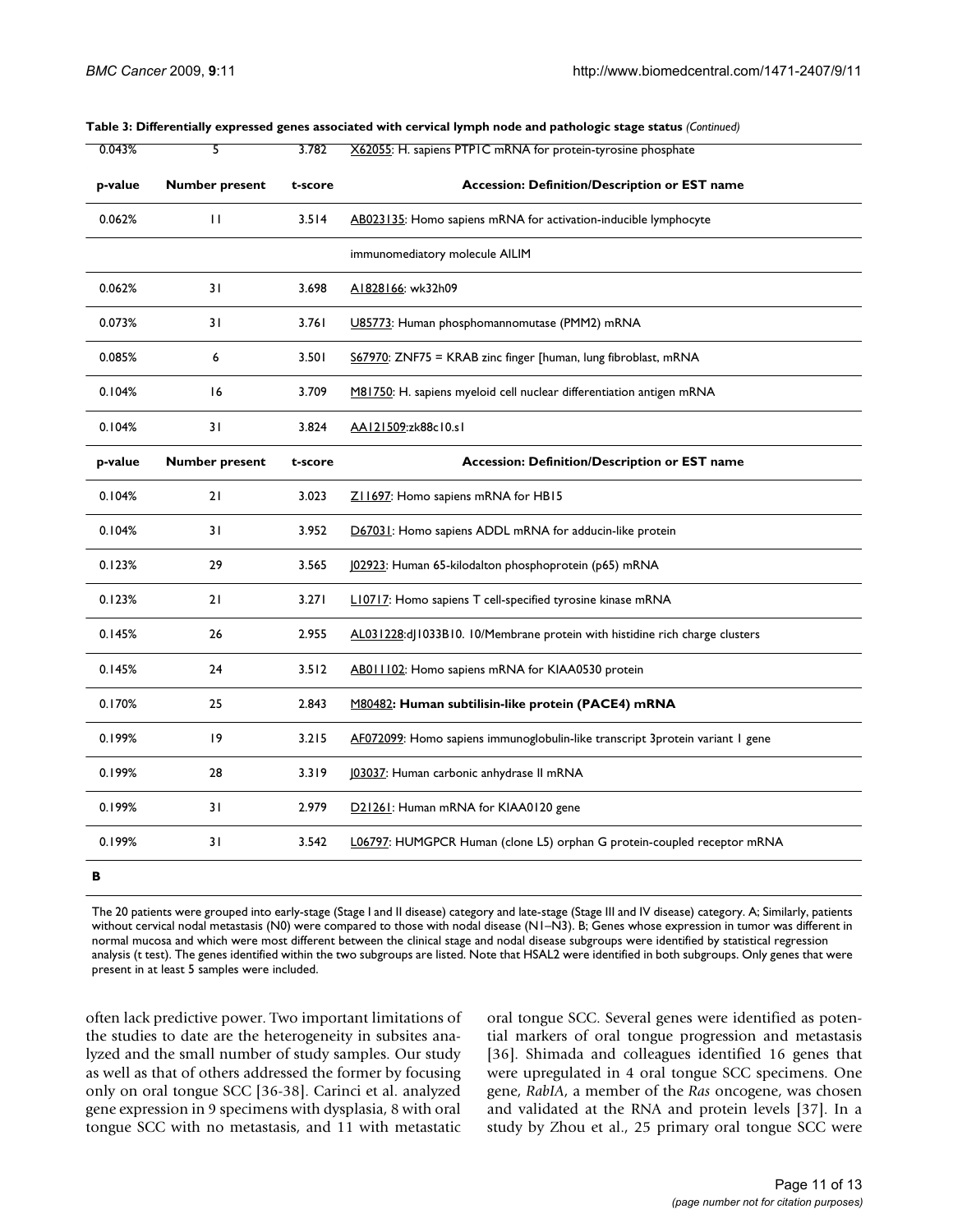**Table 4: Univariate analysis of clinicopathologic parameters and gene expression**

| <b>Parameter</b> | GLUT3       | <b>HSAL2</b> | <b>PACE4</b> |
|------------------|-------------|--------------|--------------|
|                  |             | p-value      |              |
| DOI              | p < 0.0001  | $p = 0.015$  | NS           |
| Tumor size       | $p = 0.024$ | <b>NS</b>    | NS           |
| pStage           | $p = 0.009$ | <b>NS</b>    | NS           |
| Advanced T stage | NS.         | $p = 0.047$  | NS           |
| Recurrence       | $p = 0.038$ | <b>NS</b>    | NS           |
| N+               | <b>NS</b>   | <b>NS</b>    | NS           |

DOI = depth of invasion; pStage = pathologic stage; NS = not significant;  $N^+$  = presence of lymph node metastasis

classified based on lymph node status and the presence of extracapsular spread. Among the genes that were shown to be associated with metastasis included *MMP-9* [38].

Our findings show overexpression of numerous genes that have been previously shown in other DNA microarray studies to have a potential role in the development of head and neck carcinogenesis; these include *MMP-1* and *KRT16*. Furthermore, we have identified and validated *GLUT3* and *HSAL2* to be potential prognosticator of head and neck SCC. Although the present study, like the others, is based on a relatively small number of patients and the findings do not allow us to draw definitive conclusion regarding their biological importance, it is the first to use large scale transcriptional profiling for predicting survival outcome in oral tongue SCC.

#### **Conclusion**

The use of high-density oligonucleotide probe arrays to identify gene expression differences between oral tongue SCC and normal tissues provide powerful means to decode the molecular events involved in the genesis and progression of oral SCC. Although these initial findings will need to be validated in relationship to clinical parameters and outcome in larger patient cohorts, the characterization of genes identified to be significant predictors by oligonucleotide microarray analysis may provide novel targets for the prognostication and treatment of oral cavity cancer. Finally, a large multi-institutional study including specimens of uniform characteristics using independent techniques to verify gene expression at the RNA, DNA and protein levels will be vital in reaching our ultimate of goal of improving the care of head and neck cancer patients.

#### **Abbreviations**

SCC: squamous cell carcinoma; CGH: comparative genomic hybridization; RT: reverse transcription; PCR: polymerase chain reaction; RR: risk ratio; CI: confidence intervals; EST: expressed sequence tag.

#### **Competing interests**

The authors declare that they have no competing interests.

#### **Authors' contributions**

CLE and PO performed all RNA extraction, RNA preparation and real-time RT-PCR experiments and correlation and outcome analysis. They also drafted the manuscript. ST, TW and YY collected clinical data on patients involved in the study. NS performed all statistical analysis of the microarray data. DLC and RG reviewed all the histologic specimens. JOB, DHK, SP, ARS, RJW, JMH and JPS assisted in the drafting of the manuscript. YR and BS supervised all work and aided in the drafting of the manuscript. All authors read and approved the final manuscript.

#### **Acknowledgements**

This study was supported by grants from the American College of Surgeons. We thank Aarti Ravikumar for excellent literature review.

#### **References**

- 1. Jemal A, Siegel R, Ward E, Murray T, Xu J, Smnigal C, Thun MJ: **[Can](http://www.ncbi.nlm.nih.gov/entrez/query.fcgi?cmd=Retrieve&db=PubMed&dopt=Abstract&list_uids=16514137)[cer Statistics 2006.](http://www.ncbi.nlm.nih.gov/entrez/query.fcgi?cmd=Retrieve&db=PubMed&dopt=Abstract&list_uids=16514137)** *CA Cancer J Clin* 2006, **56:**106-130.
- 2. DeRisi J, Penland L, Brown PO, Bittner ML, Meltzer PS, Ray M, Chen Y, Su YA, Trent JM: **[Use of a cDNA microarray to analyse gene](http://www.ncbi.nlm.nih.gov/entrez/query.fcgi?cmd=Retrieve&db=PubMed&dopt=Abstract&list_uids=8944010) [expression patterns in human cancer.](http://www.ncbi.nlm.nih.gov/entrez/query.fcgi?cmd=Retrieve&db=PubMed&dopt=Abstract&list_uids=8944010)** *Nat Genet* 1996, **14:**367-370.
- 3. Moch H, Schraml , Bubendorf L, Mirlacher M, Kononen J, Gasser T, Mihatsch MJ, Kallioniemi OP, Sauter G: **[High-throughput tissue](http://www.ncbi.nlm.nih.gov/entrez/query.fcgi?cmd=Retrieve&db=PubMed&dopt=Abstract&list_uids=10233835) [microarray analysis to evaluate genes uncovered by cDNA](http://www.ncbi.nlm.nih.gov/entrez/query.fcgi?cmd=Retrieve&db=PubMed&dopt=Abstract&list_uids=10233835) [microarray screening in renal cell carcinoma.](http://www.ncbi.nlm.nih.gov/entrez/query.fcgi?cmd=Retrieve&db=PubMed&dopt=Abstract&list_uids=10233835)** *Am J Path* 1999, **154:**981-986.
- 4. Sallinen S-L, Sallinen PK, Haapasalo HK, Helin HJ, Helen PT, Schraml P, Kallioniemi O-P, Kononen J: **[Identification of differentially](http://www.ncbi.nlm.nih.gov/entrez/query.fcgi?cmd=Retrieve&db=PubMed&dopt=Abstract&list_uids=11118044) [expressed genes in human gliomas by DNA microarray and](http://www.ncbi.nlm.nih.gov/entrez/query.fcgi?cmd=Retrieve&db=PubMed&dopt=Abstract&list_uids=11118044) [tissue chip techniques.](http://www.ncbi.nlm.nih.gov/entrez/query.fcgi?cmd=Retrieve&db=PubMed&dopt=Abstract&list_uids=11118044)** *Cancer Research* 2000, **60:**6617-6622.
- 5. Alevizos I, Mahadevappa M, Zhang X, Ohyama H, Kohno Y, Posner M, Gallagher GT, Varvares M, Cohen D, Kim D, Kent R, Donoff RB, Todd R, Yung CM, Warrington JA, Wong DT: **[Oral cancer in vivo](http://www.ncbi.nlm.nih.gov/entrez/query.fcgi?cmd=Retrieve&db=PubMed&dopt=Abstract&list_uids=11593428) [gene expression profiling assisted by laser capture microdis](http://www.ncbi.nlm.nih.gov/entrez/query.fcgi?cmd=Retrieve&db=PubMed&dopt=Abstract&list_uids=11593428)[section and microarray analysis.](http://www.ncbi.nlm.nih.gov/entrez/query.fcgi?cmd=Retrieve&db=PubMed&dopt=Abstract&list_uids=11593428)** *Oncogene* 2001, **20:**6196-6204.
- 6. Belbin TJ, Singh B, Barber I, *et al.*: **[Molecular classification of head](http://www.ncbi.nlm.nih.gov/entrez/query.fcgi?cmd=Retrieve&db=PubMed&dopt=Abstract&list_uids=11861402) [and neck squamous cell carcinoma using cDNA microarrays.](http://www.ncbi.nlm.nih.gov/entrez/query.fcgi?cmd=Retrieve&db=PubMed&dopt=Abstract&list_uids=11861402)** *Cancer Res* 2002, **62:**1184-1190.
- 7. Freier K, Joos S, Flechtenmacher C, Devens F, Benner A, Bosch FX, Lichter P, Hofele C: **[Tissue microarray analysis reveals site-spe](http://www.ncbi.nlm.nih.gov/entrez/query.fcgi?cmd=Retrieve&db=PubMed&dopt=Abstract&list_uids=12649172)[cific prevalence of oncogene amplifications in head and neck](http://www.ncbi.nlm.nih.gov/entrez/query.fcgi?cmd=Retrieve&db=PubMed&dopt=Abstract&list_uids=12649172) [squamous cell carcinoma.](http://www.ncbi.nlm.nih.gov/entrez/query.fcgi?cmd=Retrieve&db=PubMed&dopt=Abstract&list_uids=12649172)** *Cancer Research* 2003, **63:**1179-1182.
- 8. Kuriakose MA, Chen WT, He ZM, Sikor AG, Zhang P, Zhang ZY, Qiu WL, Hsu DF, McMunn-Coffran C, Brown SM, Elango EM, Delacure MD: **[Selection and validation of differentially expressed genes](http://www.ncbi.nlm.nih.gov/entrez/query.fcgi?cmd=Retrieve&db=PubMed&dopt=Abstract&list_uids=15170515) [in head and neck cancer.](http://www.ncbi.nlm.nih.gov/entrez/query.fcgi?cmd=Retrieve&db=PubMed&dopt=Abstract&list_uids=15170515)** *Cell Mol Life Sci* 2004, **61:**1372-1383.
- 9. Mendez E, Cheng C, Farwell DG, Ricks S, Agoff SN, Futran ND, Weymuller EA, Maronian NC, Zhao LP, Chen C: **[Transcriptional](http://www.ncbi.nlm.nih.gov/entrez/query.fcgi?cmd=Retrieve&db=PubMed&dopt=Abstract&list_uids=12237917) [expression profiles of oral squamous cell carcinomas.](http://www.ncbi.nlm.nih.gov/entrez/query.fcgi?cmd=Retrieve&db=PubMed&dopt=Abstract&list_uids=12237917)** *Cancer* 2002, **95:**1482-1494.
- 10. O'Donnell RK, Kupferman M, Wei SJ, Singhal S, Weber R, O'Malley B, Cheng Y, Putt M, Feldman M, Ziober B, Muschel R: **[Gene expres](http://www.ncbi.nlm.nih.gov/entrez/query.fcgi?cmd=Retrieve&db=PubMed&dopt=Abstract&list_uids=15558013)[sion signature predicts lymphatic metastatis in squamous](http://www.ncbi.nlm.nih.gov/entrez/query.fcgi?cmd=Retrieve&db=PubMed&dopt=Abstract&list_uids=15558013) [cell carcinoma of the oral cavity.](http://www.ncbi.nlm.nih.gov/entrez/query.fcgi?cmd=Retrieve&db=PubMed&dopt=Abstract&list_uids=15558013)** *Oncogene* 2005, **24:**1244-1251.